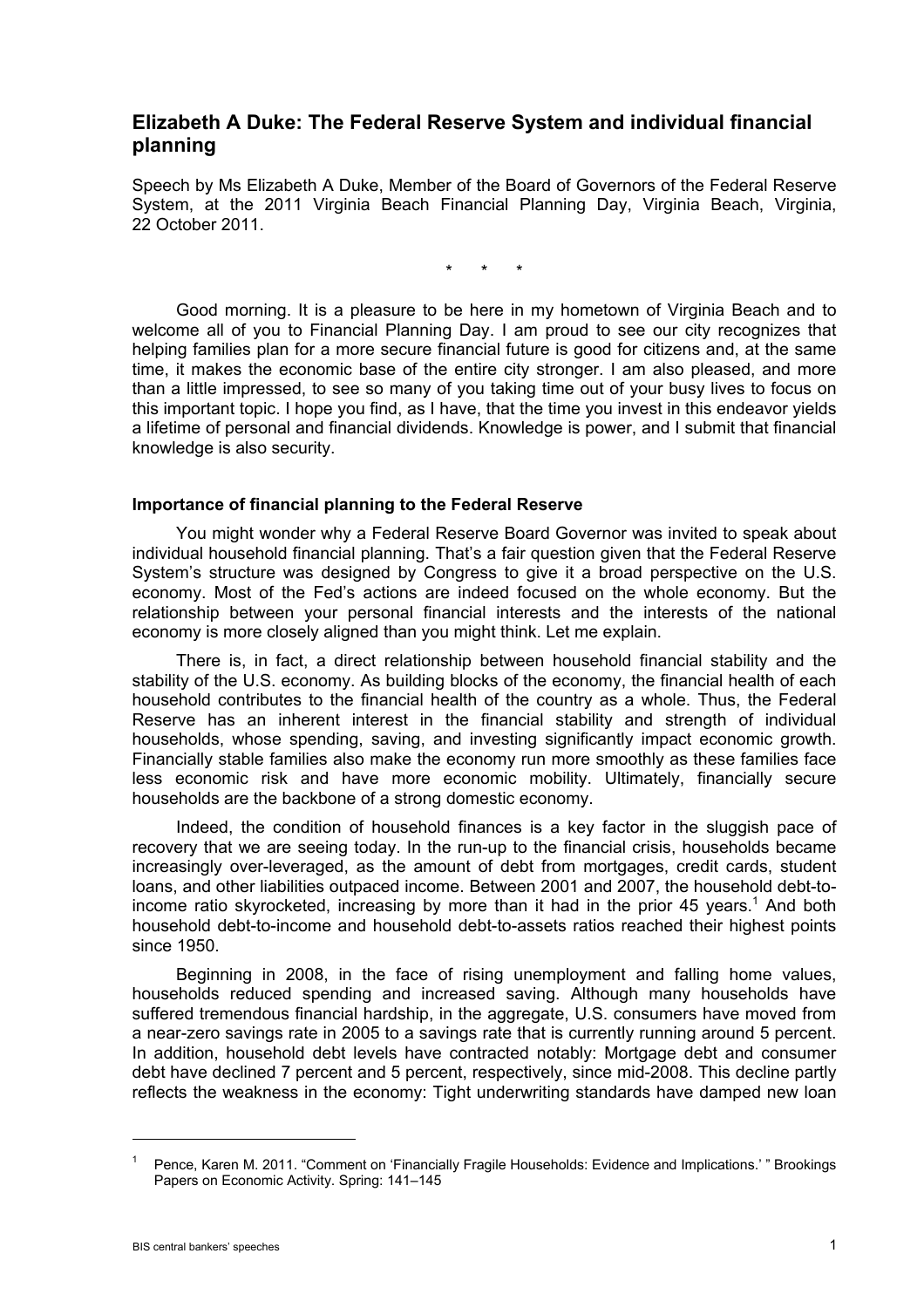originations, and a sizeable amount of debt has been discharged through bankruptcies or foreclosures. But households also appear to have a greater aversion to debt than in the past, and a renewed interest in paying down debt more aggressively. Because of smaller debt balances and lower interest rates, the share of aggregate household income devoted to debt payments is at its lowest level since 1994. Going forward, as income and asset values recover, these improvements in the aggregate household position should be felt by more and more U.S. households.

 The statistics may show that the consumer sector of our economy is improving, but I know that financial instability remains a reality for many families and I am quite aware of the difficult questions and painful decisions many of them face every day. Questions like: How can I plan for my children's higher education, my own retirement, and even emergency situations when I'm struggling with today's expenses? Yet, today, that type of planning is even more important, as is gaining a basic understanding of savings, investing, and financing options for these life events.

 More and more often, Americans are finding they have to be active in ensuring their financial security. But as they wade into financial decisionmaking, they are faced with more complex decisions and numerous and complicated financial products from which to choose. In fact, Federal Reserve Chairman Bernanke has said, "Buying a home, saving for retirement or for children's education or even effectively managing the family budget now requires more financial sophistication than ever before."<sup>2</sup>

 He has also said that financially literate consumers "make the financial marketplace work better, and they are better-informed citizens as well." To that end, the Federal Reserve System has made financial literacy a top priority.

 Well-informed, financially educated consumers are in a better position to improve their economic security and well-being. In turn, these financially secure families are also better able to contribute to thriving communities and thereby further foster community economic development. And, as these communities thrive, the marketplace as a whole becomes more effective and efficient.<sup>3</sup> Clearly, life-long financial education and the ready availability of decisionmaking tools and assistance are essential to this process.

 This process also makes clear why the City of Virginia Beach and the Federal Reserve share an interest in your economic well-being. So let me now set the stage for the day with some basic financial planning suggestions and information about Federal Reserve resources that you might use as you develop and implement your own financial plans.

## **Create a personal financial plan**

 Your attendance here today shows that you already recognize the importance of the first recommendation I will offer: *Create a personal financial plan*. Having a financial plan or strategy will help you to achieve your financial goals and increase your likelihood of being financially healthy in the long run. I stress that you are wise to make your financial decisions with an eye toward achieving long-term goals. This will help you become more financially secure and satisfied. Living in the moment puts you at greater financial risk and leaves you with a more limited selection of financial products.

 The Federal Reserve Bank of Dallas offers a popular financial planning publication, *Building Wealth*. In it, individuals and families seeking help to develop a plan for building personal wealth will find an overview of personal asset-building strategies that includes

<sup>2</sup> See http://dallasfed.org/ca/wealth/pdfs/wealth.pdf

<sup>3</sup> Marianne Hilgert, Jeanne Hogarth, and Sondra Beverly (2003), "Household Financial Management: The Connection between Knowledge and Behavior", Federal Reserve Bulletin.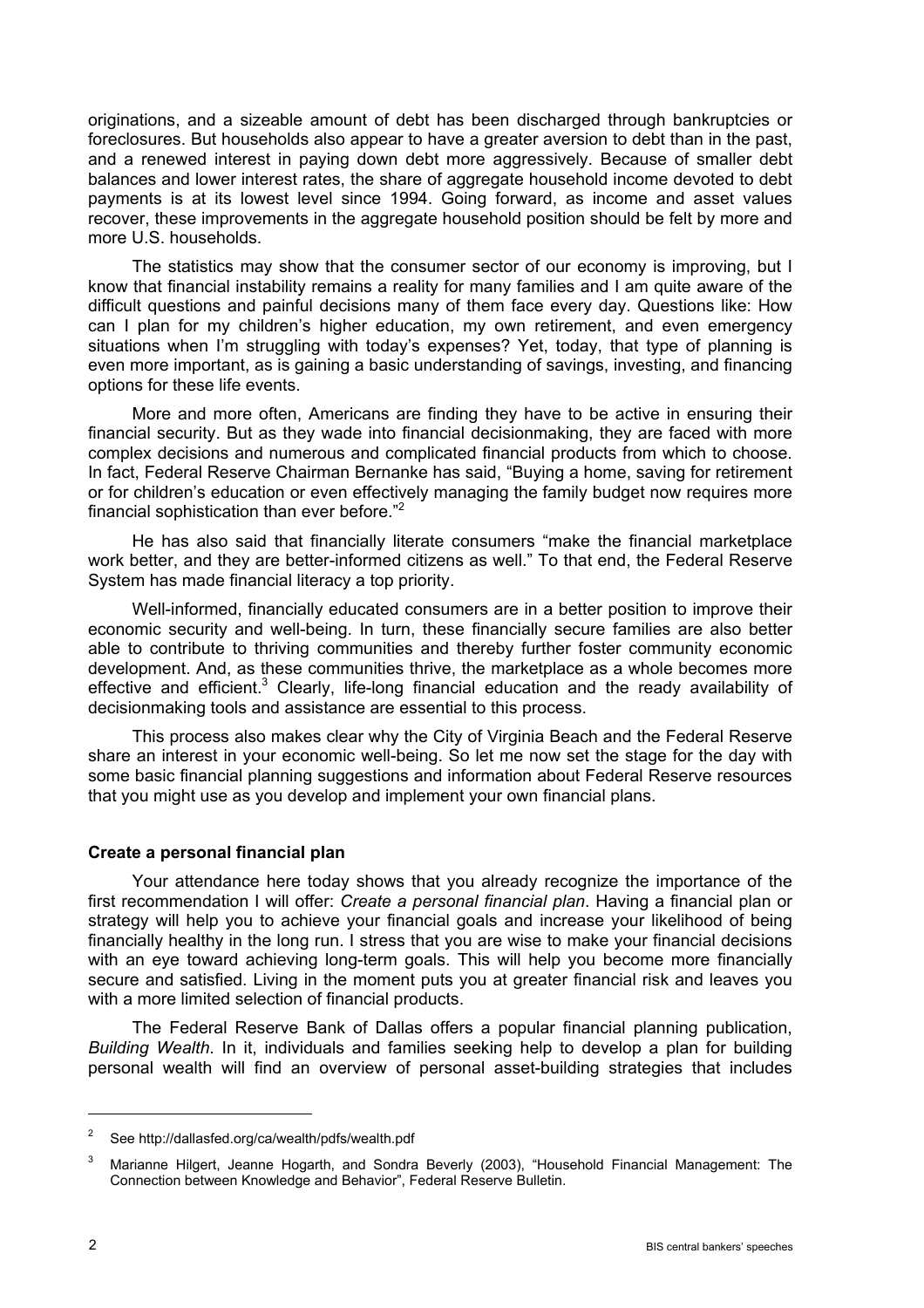setting financial goals, budgeting, saving and investing, managing debt, and understanding credit reports and credit scores. The Dallas Fed makes *Building Wealth* available online in both English and Spanish, and has created an interactive version of the publication, making it usable as a personal finance education resource for schools, nonprofit community organizations, and financial services providers.<sup>4</sup>

 Another valuable online resource is the Federal Reserve Bank of San Francisco's *Guide to Financial Literacy*. This free publication explains what level of financial education is appropriate for a variety of age groups, offers guidance for consumers making key financial decisions at different stages of life, and includes a compendium of financial education resources that address these needs.<sup>5</sup>

#### **Saving is important**

 As you develop a financial plan, I offer my second recommendation: *Saving is important*, and you're going to need to increase your savings to manage your financial lives successfully. American families rely on savings and investments to achieve a secure retirement, save for their children's education, buy homes, start businesses, manage financial emergencies, and pass on wealth and opportunities to the next generation. This not only makes financial sense, but there's a growing body of evidence that families with savings and assets generally do better in life than those without in terms of social, behavioral, educational, and economic outcomes.

 I am aware that during tough economic times, saving is a challenge for people at all stages of life. Starting salaries for recent college graduates have declined, which means that young Americans who are employed have fewer resources for saving and investing than previous generations. On the other end of the spectrum, many older workers are delaying retirement because they have insufficient assets to fund their retirement. Even more troubling is research showing that many consumers who should be saving for retirement have been forced to take hardship withdrawals from their 401(k) plans. According to an analysis by Vanguard, hardship withdrawals increased by 49 percent between 2005 and 2010.<sup>6</sup>

 The increasing use of retirement savings for other purposes is particularly problematic now that employers have increasingly shifted the responsibility for saving for retirement toward individual employees. Having a secure retirement is a high priority and a significant long-term goal for many Americans, so it is especially important that they have an understanding of the level of resources they will need in retirement and the investment options available to them.

 Despite these recent trends, most people have the ability to save if they plan accordingly. One way to establish and maintain regular savings is through automation. Think about your own 401(k). At one point, perhaps when you were hired, you made one decision to save, and the rest was done for you – automatic payroll deductions, investments, statements, etc. Automatic payroll deductions can also be established to build general savings, savings for college, and other critical pre-retirement assets. Experiments with automatic savings programs like "Auto401(k)s", the "Save More Tomorrow" concept, and "AutoSave" have generated encouraging results.

<sup>4</sup> *Building Wealth* can be found at www.dallasfed.org/ca/wealth/index.cfm.

<sup>5</sup> The Guide to Financial Literacy Resource can be found at www.frbsf.org/community/webresources/ bankersguide.pdf

<sup>6</sup> Stephen Utkus and Jean Young (2011), "The Great Recession and 401(k) Plan Participant Behavior", Vanguard Research.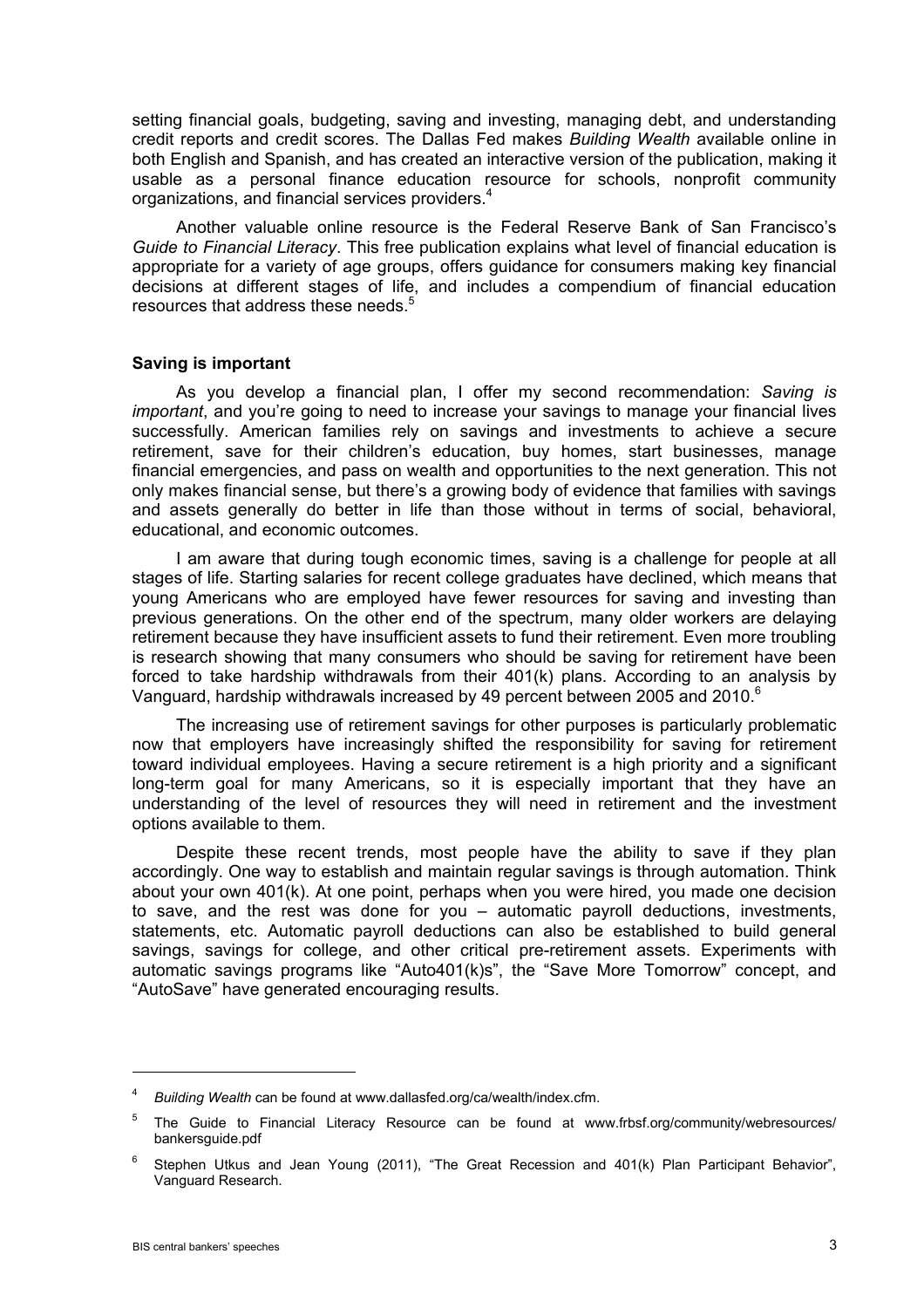In addition to tax-advantaged and automatic savings programs, there are a number of targeted savings initiatives that can help families save. For example, low-income residents of Virginia are eligible to participate in the Virginia Individual Development Accounts (VIDA) Program, which matches \$2 for every \$1 saved in a VIDA account. Like other individual development accounts (IDA), this program encourages low-income individuals to save for specific needs by matching the contributions of the account holder. In the case of VIDA, the combined savings can be used for the purchase of a first home, to start a business, or to finance higher education.

 Similar in concept to the IDA, a new child development account (CDA) is being piloted for a small number of third and fourth graders in Alexandria, Virginia that can be used later in life to further the child's education, to purchase a home, or to capitalize a small business. Under the Child\$ave program, contributions to the account can be made from any private source with businesses encouraged to establish accounts bearing their name, such as, "Jonathan Swift, a Safeway Scholar". And this type of initiative is popping up all over the country. In San Francisco, the "Kindergarten to College" initiative sets up college savings accounts for all of the city's kindergartners. In Oklahoma, the "SEED for Oklahoma Kids" experiment establishes an account at the birth of a child and "seeds" each account with \$1,000. On an annual basis, eligible families can earn matching funds for their contributions to a parallel account they open within the state's tax-advantaged College Savings Plan.

 There is some evidence that financial knowledge is the *result* of regular saving, rather than the source. So these types of programs offer children and adults the opportunity to manage their own account, thereby fostering financial education while encouraging saving.

### **Create an emergency fund**

 My third recommendation is to *create an emergency fund* in addition to your longerterm savings and investments. These frightening statistics demonstrate why: Nearly half of all Americans consider themselves financially fragile, meaning that they would "probably" (22.2 percent) or "certainly" (27.9 percent) be unable to come up with \$2,000 in 30 days to cope with a financial emergency.<sup>7</sup> Similarly, almost half of all Americans report having trouble making ends meet.<sup>8</sup> Almost half of all households surveyed in the 2009 Survey of Consumer Finances had less than \$3,000 in liquid savings, and 20 percent had less than \$3,000 in broader savings.<sup>9</sup> Finally, in a recent survey on the effects of unemployment and the recession, 70 percent of workers reported withdrawing funds saved in college and retirement accounts for present day needs, likely leading to a significant loss of wealth in future years.<sup>10</sup>

 These circumstances emphasize the importance of unrestricted savings, or savings that can be used for emergencies or precautionary purposes. Cobbling together even a minimum amount of emergency savings can have a significant impact, especially among lower-income households. In fact, the Consumer Federation of America found that lowincome families with \$500 in emergency savings had better financial outcomes than

 $\overline{a}$ 

<sup>7</sup> Annamaria Lusardi, Daniel Schneider, and Peter Tufano (2011), "Financially Fragile Households: Evidence and Implications", *Brookings Papers on Economic Activity* (Washington, D.C.: Brookings Institution , Spring), www.brookings.edu/~/media/Files/Programs/ES/BPEA/2011\_spring\_bpea\_papers/2011\_spring\_bpea conference\_lusardi.pdf

<sup>8</sup> Annamaria Lusardi (2011), "Americans' Financial Capability", report prepared for the Financial Crisis Inquiry Commission, http://fcic-static.law.stanford.edu/cdn\_media/fcic-testimony/2010-0226-Lusardi.pdf

<sup>9</sup> Bricker, Bucks, Kennickell, Mach and Moore, "Surveying the Aftermath of the Storm: Changes in Family Finances from 2007 to 2009".

<sup>&</sup>lt;sup>10</sup> Debbie Borie-Holtz, D., Carl Van Horn, and Cliff Zukin (2010), "No End in Sight: The Agony of Prolonged Unemployment", New Brunswick, NJ: John J. Heldrich Center for Workforce Development, Rutgers University, May 2010. http://www.heldrich.rutgers.edu/sites/default/files/content/Work\_Trends\_May\_2010\_0.pdf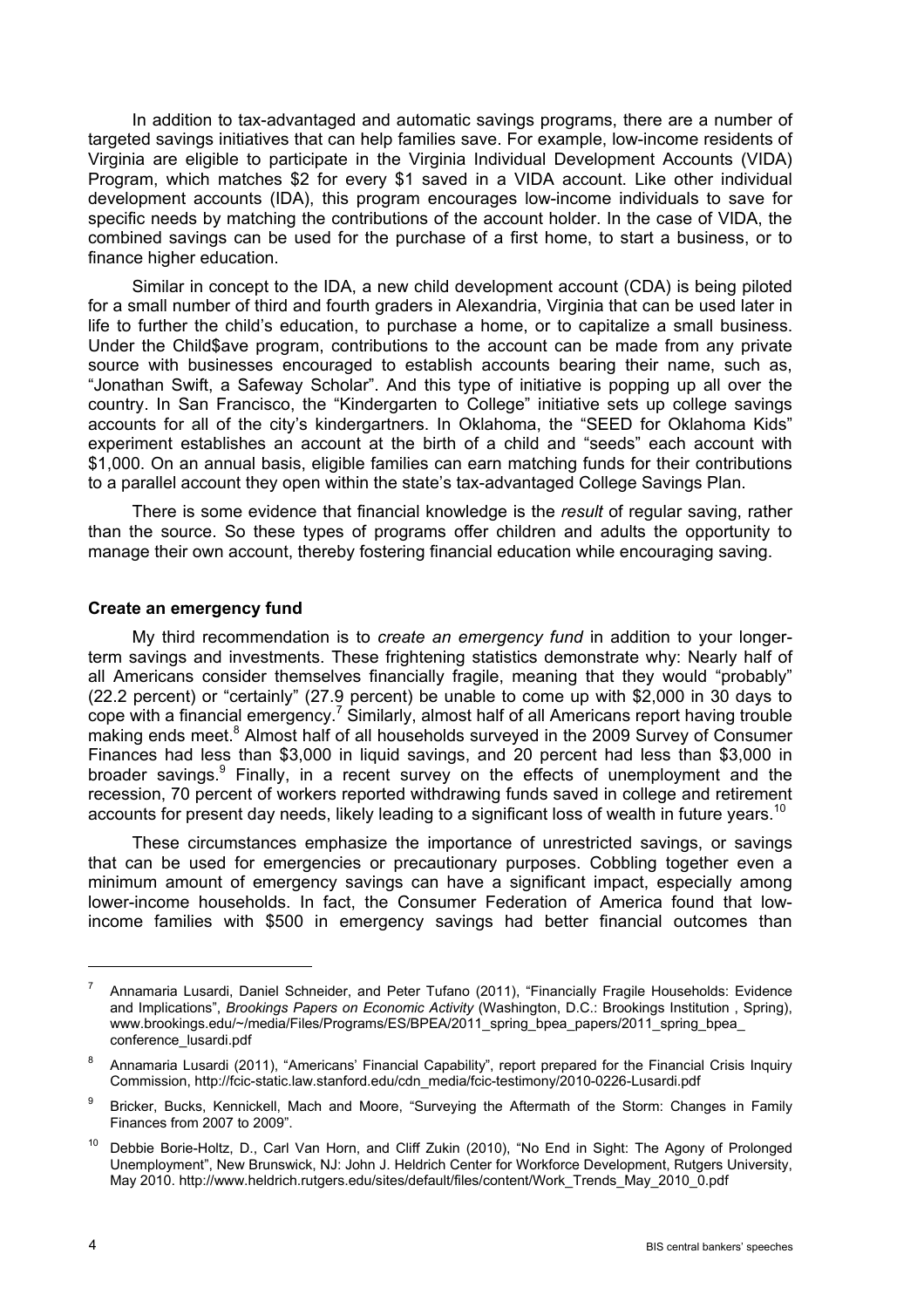moderate-income families with lower savings. In addition, recent research found that households that are "liquid-asset poor" are two to three times more likely than those with liquid assets to experience "material hardship" after a job loss, health emergency, death in the family, or other adverse event. $11$ 

 Clearly, emergency savings are important for households at every income level. For some, a tax refund or tax credit is a possible source of emergency funds. The Federal Reserve Bank of St. Louis has a user-friendly publication titled, *You've Earned It! What the*  Earned Income Tax Credit Can Do for You.<sup>12</sup> This booklet explains how the Earned Income Tax Credit (EITC) works and who qualifies for the credit. Millions of low-income, working Americans are unaware that they are eligible for thousands of dollars in tax credits. Receiving a windfall such as the EITC is the perfect opportunity to establish savings that would be available for unexpected expenses. And thanks to the IRS form 8888, which has been around just a couple of years now, you can send your EITC refund directly and automatically to up to three different accounts.

#### **Manage your debt**

 My final suggestion is to *manage your debt*. Loans are an excellent way to use future income to pay for an important purchase today, such as a car, an education, or a home. But before taking out a loan – a student loan, for example – you should ask yourself three questions.

 First, does the value of the purchase justify the payments you will have to make? Education is one of the best investments you can make, but think about whether the extra earnings from a particular course of study will enable you to earn enough to make loan payments in the future. Furthermore, when preparing to manage student debt, consider the full breadth of expenses – room and board, books and supplies, etc. – that you will incur to determine the total amount you will need to borrow. According to the American Council on Education, half of all graduates in 2004 used credit cards for school expenses.<sup>13</sup> You want to avoid having to do that.

 The second question is closely related: Will you be able to make the payments on the loan even if everything doesn't go as you plan or if payments are higher in the future? Consider the highest payment you will potentially face rather than just the initial payment.

 And finally, ask yourself if you have found the best loan for you. Ask lenders questions, read the information they give you, and make sure you know everything about the terms of your loan. And shop around for the best deal.

 In addition to thinking carefully about the initial loan decision, it is important to periodically re-evaluate your debt position. Sometimes the best way to invest your new savings is to pay down high-cost debt. Another way to save money is to refinance your mortgage into lower interest rates. Through the government's "Home Affordable Refinance Program", borrowers with mortgages through Fannie Mae or Freddie Mac can refinance their loans even if they owe more than the home's current value. Interest rates and mortgage underwriting are changing continually so I urge you to investigate this option on a regular basis. If you are unable to refinance your debt due to credit problems or if you are struggling

<sup>11</sup> Signe-Mary McKernan, Caroline Ratcliffe, and Katie Vinopal (2009), "Do Assets Help Families Cope with Adverse Events?" The Urban Institute, http://www.urban.org/UploadedPDF/411994\_help\_family\_cope.pdf

<sup>&</sup>lt;sup>12</sup> You've Earned It! What the Earned Income Tax Credit Can Do for You can be found at www.stlouisfed.org/ community\_development/assets/pdf/EITC-brochure.pdf

<sup>&</sup>lt;sup>13</sup> American Council on Education, June 2005.